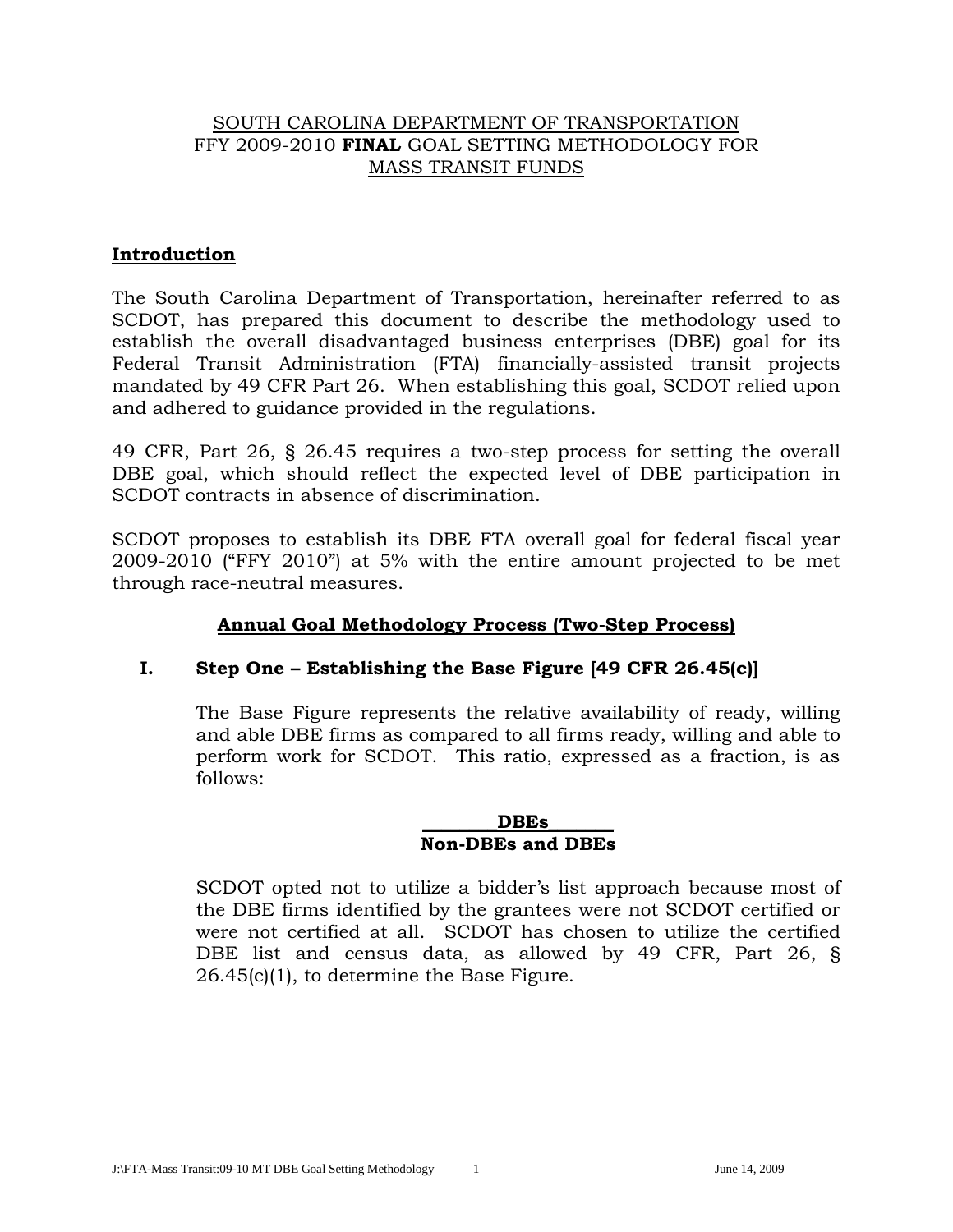SCDOT is applying its DBE goal in the area of technical assistance contracts, because this is the only area in which SCDOT directly contracts with a firm to perform mass transit work. This decision has been approved by the Federal Transit Administration (FTA). In an effort to determine the number of firms willing and able to perform "technical assistance" contracts, SCDOT counted the number of available firms engaged in technical assistance work, as identified on the SCDOT Unified Certification Program Directory as of June 2009. SCDOT identified eighteen management consulting firms. SCDOT utilized the most recent census bureau data to determine the total number of management consulting firms in the South Carolina market area. SCDOT identified 881 firms under North American Industry Classification System (NAICS) Code 54161 (Management Consulting Services). NAICS Code 54133 (Engineering Services) was not considered because these firms do not compete for mass transit technical assistance contracts.

Using the data collected, SCDOT determined the relative availability of DBEs for mass transit technical assistance contracts in the market area is 2%, as indicated below:

## 18 SCDOT-certified DBEs = 2.0% 881 Total market-area firms

Based on this, SCDOT has determined its **Base Figure** (relative availability of DBEs) to be 2%.

## **II. Step Two – Adjusting the Base Figure [49 CFR 26.45 (d)]**

The regulations require the Base Figure to be adjusted based upon other evidence as follows:

## A. Capacity

Capacity is based upon the volume of work certified DBEs have performed in the past. The question is whether the DBE firms can handle the volume of work in the same ratio as the Base Figure (calculated above as 2%).

The race-neutral DBE Goal for FFY 2008-2009 was 5% and the DBE participation for that year was 8.25%, exceeding the goal by 3.25%. The FFY 2008-2009 expenditures were as follows: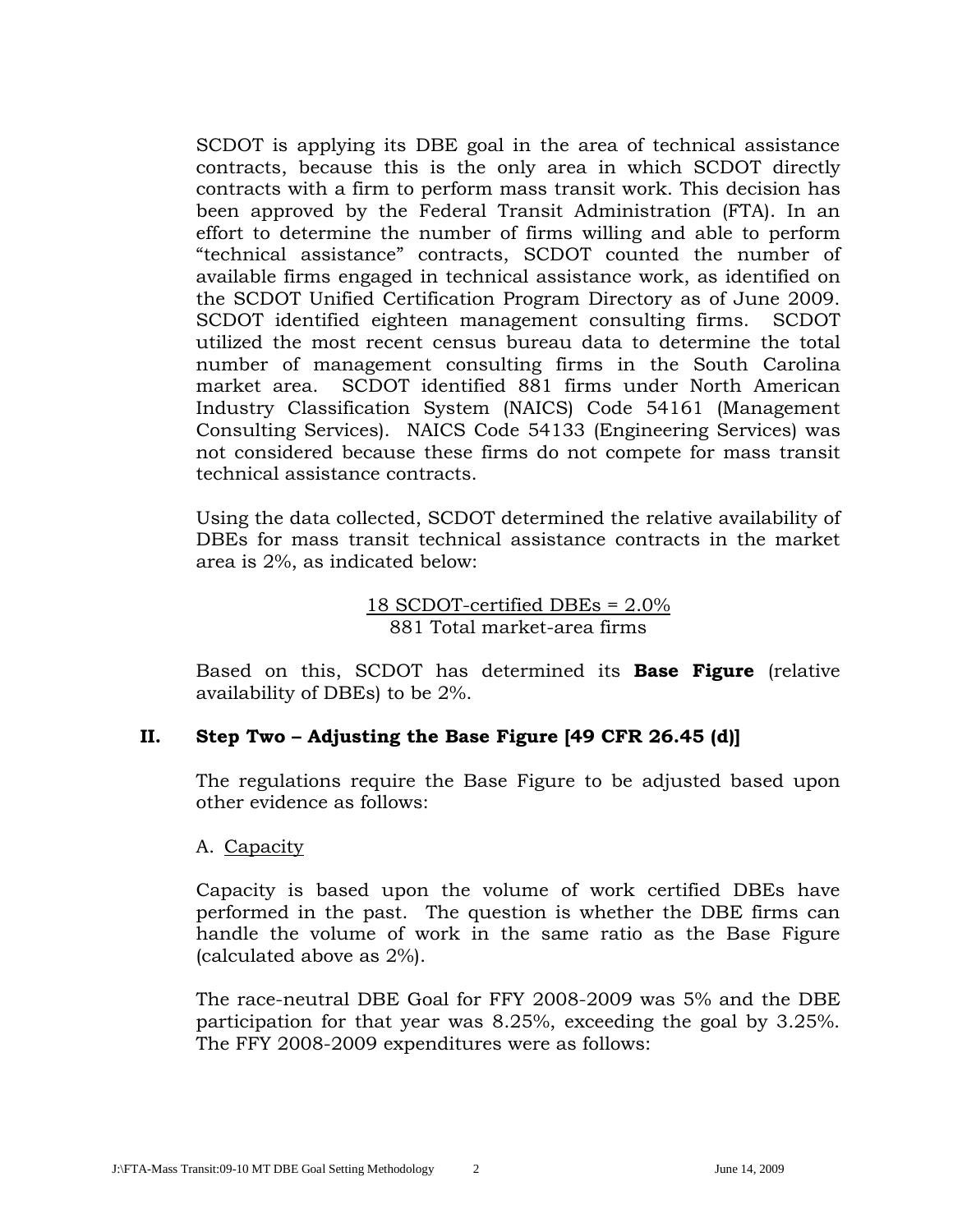| <b>Proposed</b> | <b>Total</b>        | <b>DBE</b>          | $\%$<br><b>DBE</b>  |
|-----------------|---------------------|---------------------|---------------------|
| <b>Budget</b>   | <b>Expenditures</b> | <b>Expenditures</b> | Participation       |
|                 |                     |                     | <b>Expenditures</b> |
| \$350,000       | \$347,463           | \$28,665            | 8.25%               |

SCDOT is currently under a contract with a minority management consulting firm for a major technical assistance effort. This firm is not certified in its home state and withdrew its application from South Carolina in October 2007. Because the contract is a two-year contract (December 2006-December 31, 2008), SCDOT did not contract with another DBE firm for FY 2008-2009. Since the firm was not a DBE prior to award of contract, SCDOT may not count for these funds towards the DBE goal. However, SCDOT awarded contracts to sub-recipients who expended a total of \$28,665 with DBE firms in technical assistance, operations and/or administration categories during this period. This total contributed towards the Mass Transit DBE goal.

Management expects to utilize more DBE firms certified by SCDOT in the upcoming fiscal year. Efforts are being made to encourage grantees to identify a goal for qualified line items. In consideration of the above factors, management believes that SCDOT can meet or exceed a 5% participation goal for the upcoming fiscal year. Therefore, SCDOT is comfortable with adjusting the Base Figure to 5% for FFY 2009-2010.

## B. Dollars Available

The breakdown of the Mass Transit budget for FFY 2009-2010 is as follows:

| Project administration |            | \$2,924,312  |
|------------------------|------------|--------------|
| Capital expenditures   | 14,011,285 |              |
| Operations             |            | 4,170,011    |
| Technical assistance   | 300,000    |              |
| State administration   |            | 1,107,075    |
|                        | Total      | \$22,512,683 |

As previously stated, it is difficult to obtain an accurate picture of the availability of certified SCDOT DBEs competing for contracts in areas other than technical assistance. Many of the DBE firms who perform transit services in other areas are not SCDOT certified. In light of this situation, we will increase outreach efforts to solicit more applicants in this area and utilize DBE firms contracted directly by SCDOT and/or through the sub-recipients.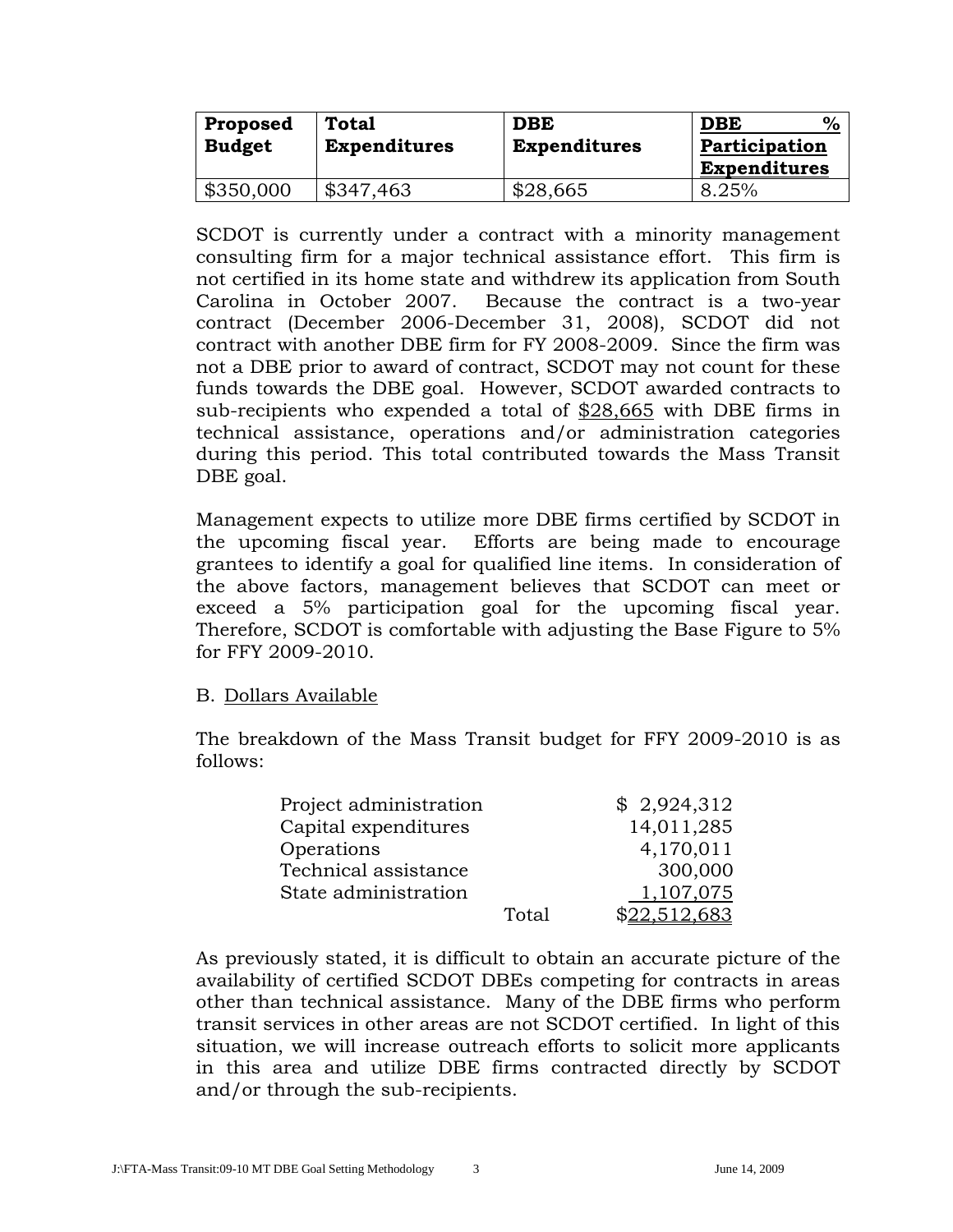Based on these factors, the FFY 2009-2010 proposed budget for the category of technical assistance funds is as follows:

| Proposed      | Race-Neutral     | <b>Required Amount to</b> |
|---------------|------------------|---------------------------|
| <b>Budget</b> | <b>DBE Goal%</b> | meet the DBE goal         |
| \$300,000     | 5%               | \$15,000                  |

Since there are eighteen available SCDOT certified DBE firms in the transit area, it is believed that these DBEs should be able to perform services to meet \$15,000 or more of this projected volume of work during the year in FFY 2009-2010.

## C. Other Evidence

SCDOT is not aware of any other evidence that would be pertinent to its goal-setting process.

# **III. Step Three – Setting the Mass Transit Goal**

SCDOT has established its FFY 2009-2010 DBE goal at 5% to be met through race-neutral measures.

## IV. Public Participation  $-49$  CFR  $26.45(g)(1)$

(g) In establishing an overall goal, you must provide for public participation. This public participation must include:

(1) Consultation with minority, women's and general contractor groups, community organizations, and other officials or organizations which could be expected to have information concerning the availability of disadvantaged and non-disadvantaged businesses, the effects of discrimination on opportunities for DBEs, and your efforts to establish a level playing field for the participation of DBEs.

In an effort to satisfy the requirement of public participation, SCDOT held public consultation meetings April 21, 2009, in Columbia, South Carolina; April 22, 2009, in Greenville, South Carolina; and April 28, 2009, in Charleston, South Carolina. Approximately seven hundred and twenty (720) invitations were extended. The invitee list included all firms listed on the South Carolina UCP Directory, pre-qualified contractors and consultants list at the time of the mailing.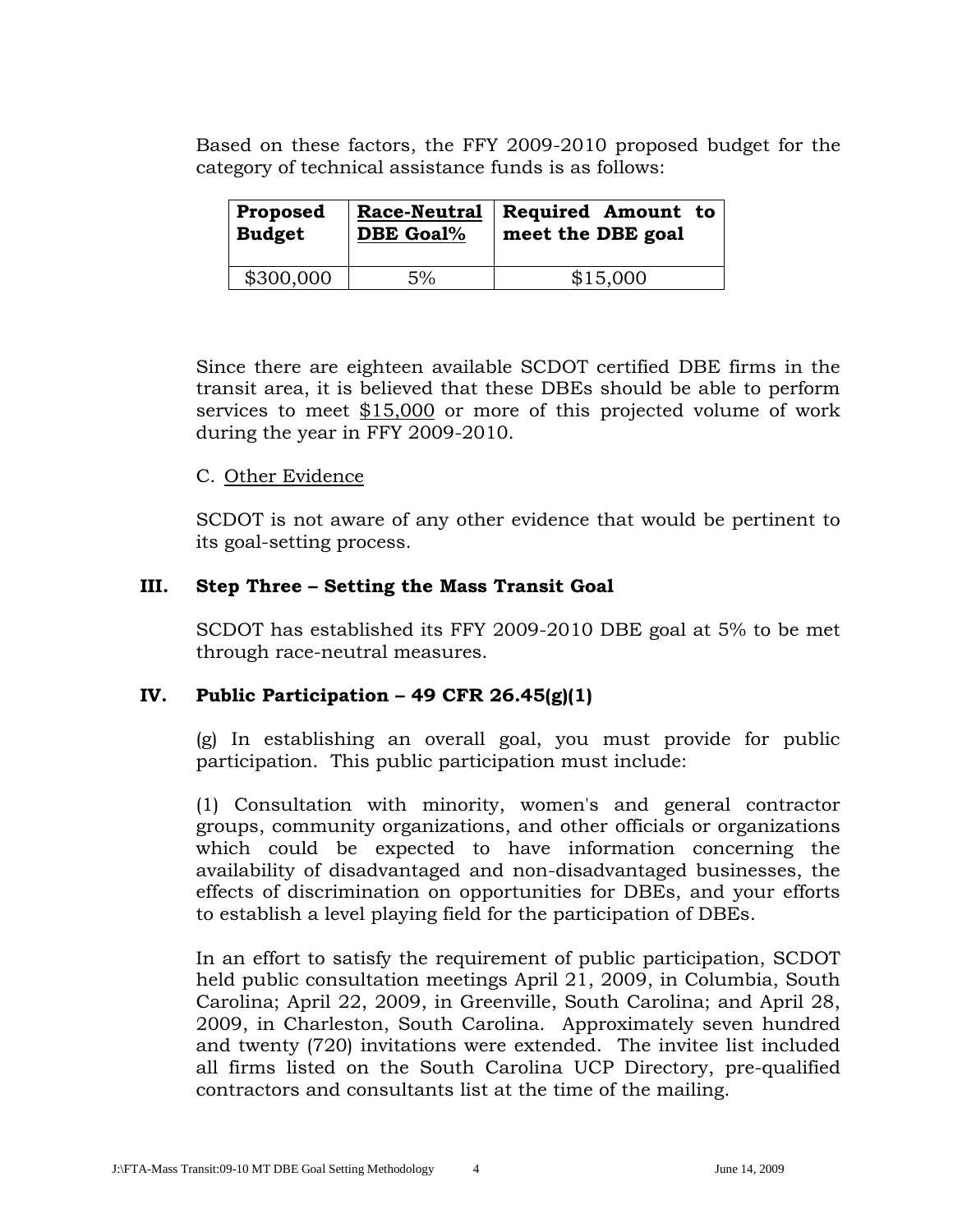Additionally, UCP partners were invited, along with Metropolitan Planning Organizations (MPOs), Councils of Governments (COGs) and transit providers. Various minority and women's organizations, other partners, members of the South Carolina Black Caucus, and local Federal Highway Administration representatives were invited to attend. A collective total of sixty-nine (69) invitees (60 DBE firms/other organizations) were in attendance.

SCDOT opted to utilize a "World Café" approach, which allowed for different individuals to sit at several tables in small conversation clusters to explore questions or issues that matter as it relates to doing business with SCDOT. Each table was headed by an employee of the Office of Business Development and Special Programs who served as the facilitator responsible for asking the questions designated for their respective table. Prior to the group sessions commencing, participants were encouraged to jot down ideas on the comment cards provided and an attendee was designated to place group information on a flip chart. Time was called at the beginning and end of each session. When time was called, participants immediately moved to the next designated table to discuss new topics. Participants were allowed 5 minutes to rotate to the next table and were notified when to begin the next session. This process continued to a third table, which was the final rotation. At the end of the final session, time was called and the consultation meeting ended with a wrap up, which included a brief summary of common interests/ concerns and closing remarks. SCDOT considered the input from these groups in setting the proposed goal as required by 49 CFR §  $26.45(g)(1)$ .

Additionally, SCDOT will publish the attached Notice of Proposed FFY 2010 DBE Goal soliciting comments from the public in the following local newspapers: *Millennium Magazine*, *Black News*, *The Community Times*, all minority focused publications; *The Greenville News*; *The Charleston Post and Courier*; *The State* (Columbia, SC); *The Sun News* (Myrtle Beach, SC); and *South Carolina Business Opportunities* (State procurement publication). SCDOT will also publish the notice and a copy of the goal statement and methodology and solicit input from the public on SCDOT's website at:

## <http://www.scdot.org/doing/dbe.shtml>

The goal statement and methodology will be available for inspection for a period of 30 days from the date of the notice, during the hours of 8:30 a.m. and 5:00 p.m., at SCDOT Headquarters, 955 Park Street, Columbia, South Carolina, in the Business Development Center, Room 213, and on SCDOT's website at: